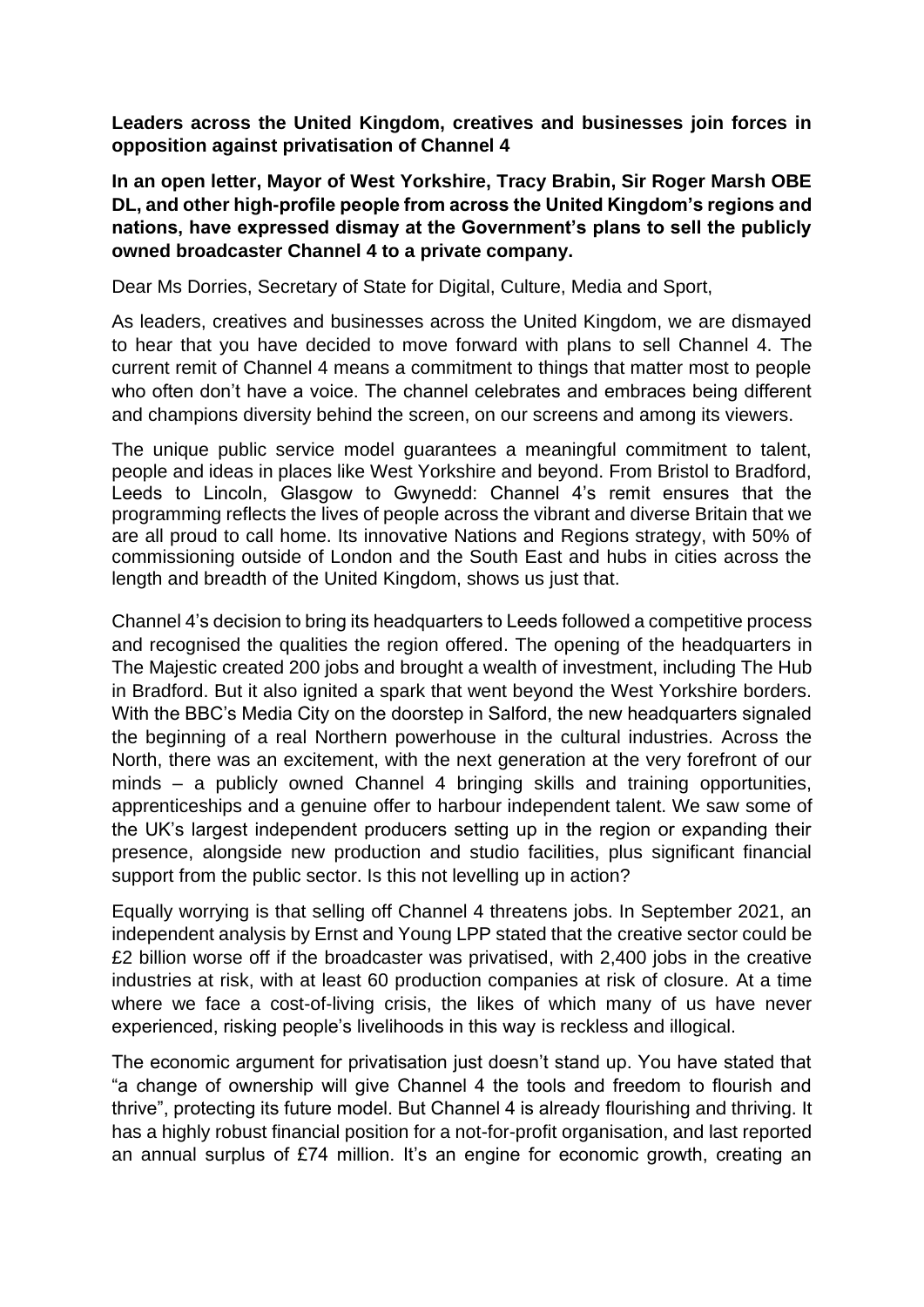ecosystem of new businesses, creating jobs, boosting skills and stimulating growth for us all. Privatisation is a solution, where there's no problem.

A publicly owned Channel 4 also puts diversity and difference above profit. It takes risks, tackling major issues that have the power to spark national conversations. Think of Russell T Davies' BAFTA nominated drama It's A Sin, or the channel's #BlackToFront project, which brought the issues of Black under-representation to the very forefront of our screens, and its longstanding support of the Paralympics. It's these broadcasting decisions that break the mould, giving a voice to marginalised communities and pushing boundaries. There's no guarantee that a global giant would protect these values and the remit that make Channel 4 so precious to us.

And the broadcaster moves with the times. It was one of the first broadcasters to move into streaming, with its All4 platform launching back in 2006 - before Netflix. It has an enviable youth reach, with an 16-34 audience profile twice that of BBC1 and BBC2 and four in five 16-34 year-olds signed up to All4.

It is a matter of public record that the big streaming services see public sector broadcasting, and Channel 4 in particular, not as a challenger, but as a necessary part of the whole ecosystem and a seedbed for talent.

Channel 4 is a service made for us, but at no cost to us. It's the jewel in our crown and something that we are rightly, very proud of.

Your decision to privatise threatens the Channel 4 we know and love, its commitment to nations and regions and the UK's unique, diverse and extraordinary creative sectors and independents.

We would strongly urge you to reconsider this extraordinary and confusing decision.

Yours Sincerely,

Tracy Brabin, Mayor of West Yorkshire

Sir Roger Marsh OBE DL, Chair of the Leeds City Region Enterprise Partnership and NP11 Group of Northern LEPs

Signed by

**Andy Burnham** Mayor of Greater Manchester

**Dan Jarvis** Mayor of South Yorkshire

**Dan Norris** West of England Metro Mayor

**Jamie Driscoll** North of Tyne Mayor

**Dr Nik Johnson**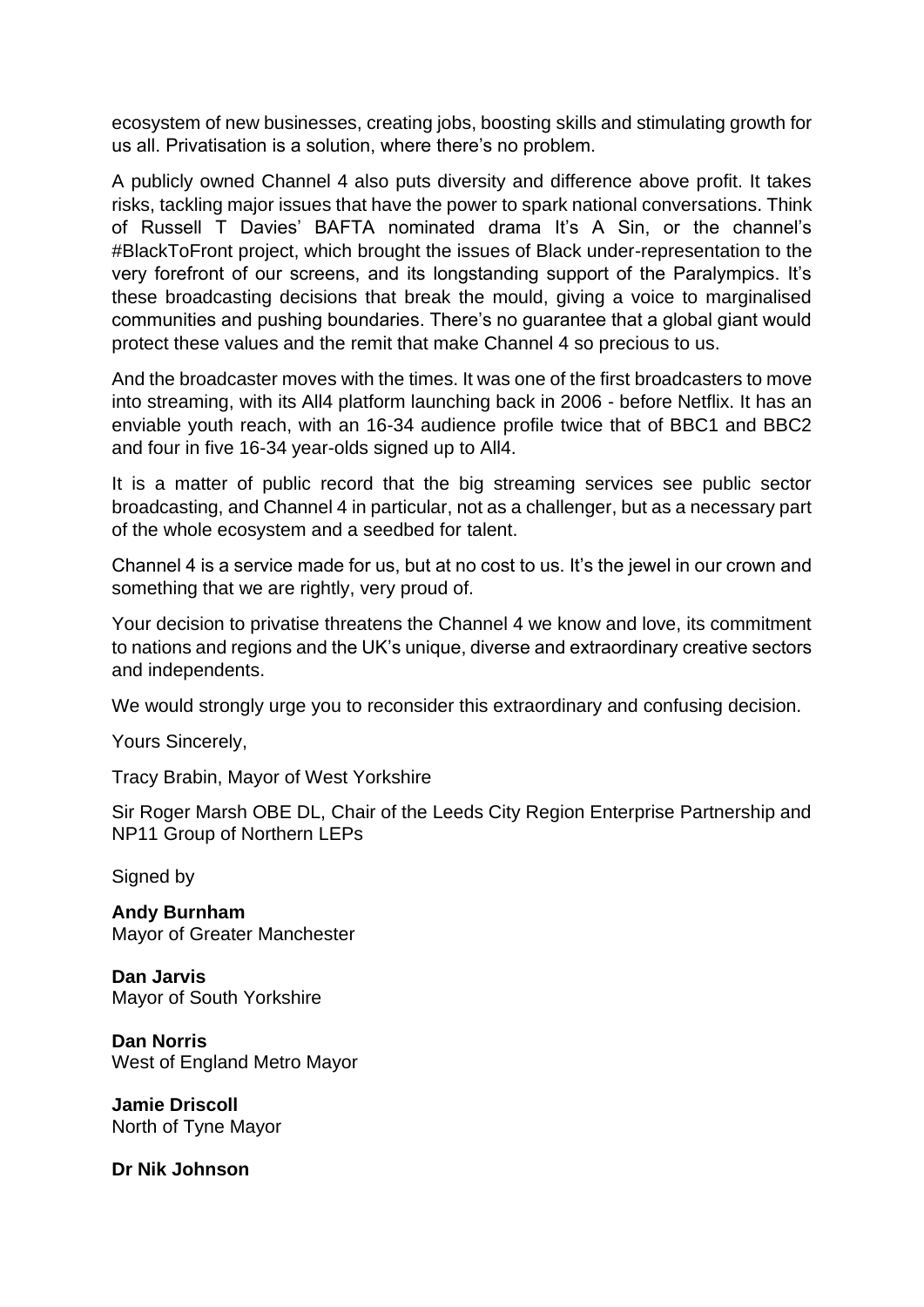Mayor of Cambridgeshire & Peterborough

**Sadiq Khan** Mayor of London

**Steve Rotheram**  Metro Mayor of the Liverpool City Region

**Cllr Bev Craig** Leader of Manchester City Council

**Cllr Denise Jeffery** Leader of Wakefield Council

**Cllr James Lewis** Leader of Leeds City Council

**Cllr Shabir Pandor** Leader of Kirklees Council

**Cllr Susan Aitken** Leader of Glasgow City Council

**Cllr Tim Swift M** Leader of Calderdale MBC

**Cllr Andy D'Agorne** Deputy Leader of the Council, City of York Council

**Cllr Nigel Ayre** Executive Member for Finance and Performance, City of York Council

**Alan Lane BEM** Artistic Director, Slung Low

**Alison Hobbs** Head of Production, Candour Productions

**Andrew K B Warburton** Managing Director, Area Rugs & Carpets Ltd **Andrew Sheldon** Founder True North

**Ben Hepworth** Managing Director Versa Leeds Studios

**Bolu Fagborun** Managing Director Fagborun Limited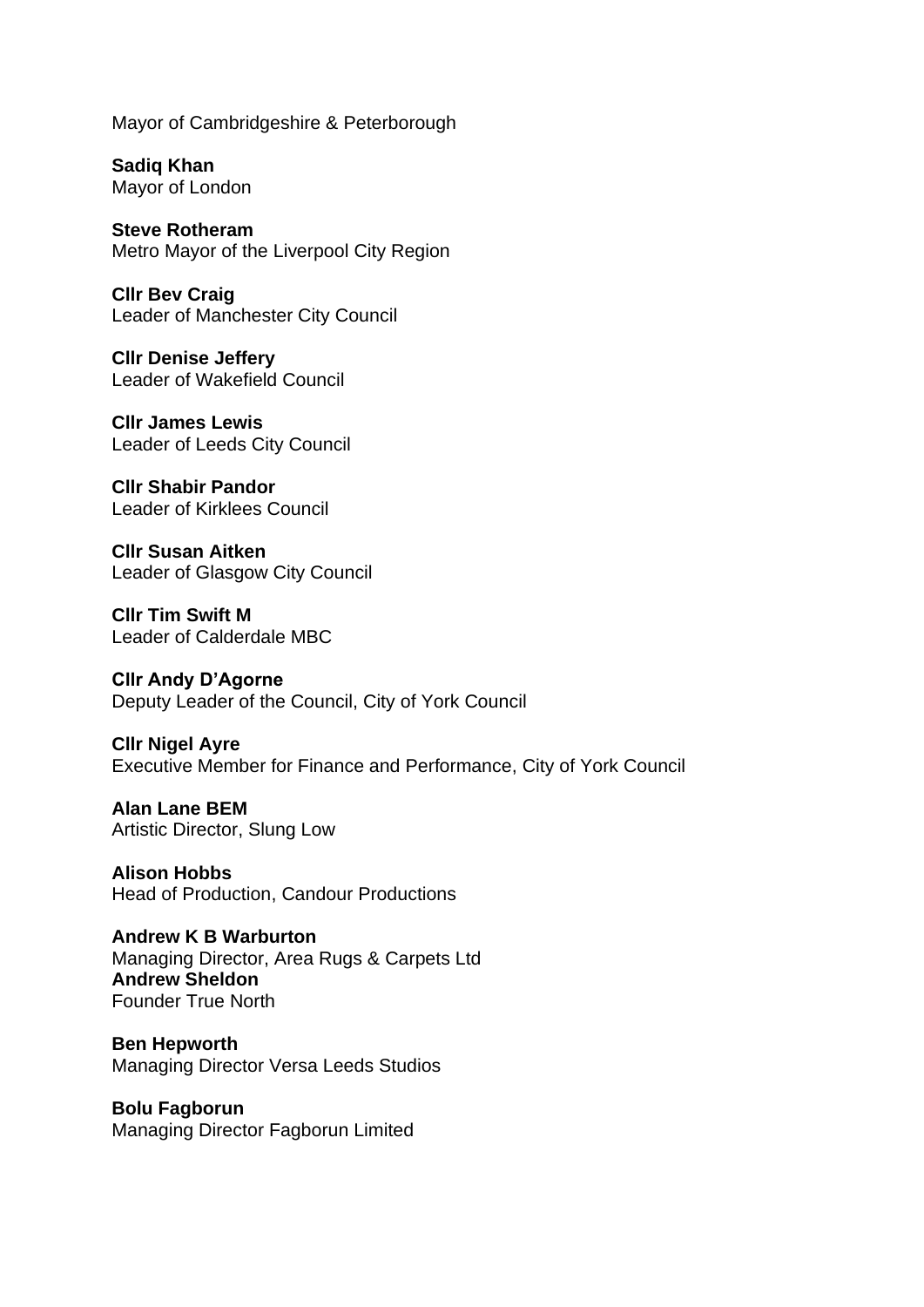**Caroline Cooper Charles** Chief Executive Screen Yorkshire

**Chris Squire**  Creative Director Impossible Arts

**Christopher Swann**  Writer, TV Director & Producer

**Prof Damian Murphy**  Director XR Stories, University of York

**David Allison**  Regional Representative for Yorkshire Writers Guild of Great Britain

**David Taylor** Owner, The Edge - coaching & development

**Prof David Wilson** Director, Bradford UNESCO City of Film

**Deborah Munt** Board Director, Culture, Health and Wellbeing Alliance

**Dorothy Byrne** Former Head of News and Current Affairs, Channel4

**Ellie Peers**  General Secretary, Writers' Guild of Great Britain

**Fran Peters** Head of Production, Indielab

**Frank Darnley**  Sculptor, Cultural lead for Sowerby Bridge High Street Heritage Action Zone **Sculptor** Cultural lead for Sowerby Bridge High Street Heritage Action Zone

**Gavin Clayton** CEO hoot creative arts

**Gill Galdins**  Chair Theatre Royal Wakefield

**Gill Thewlis** Director, Aperté Ltd

**Graham McKenzie**  Chief Exec & Artistic Director, Huddersfield Contemporary Music Festival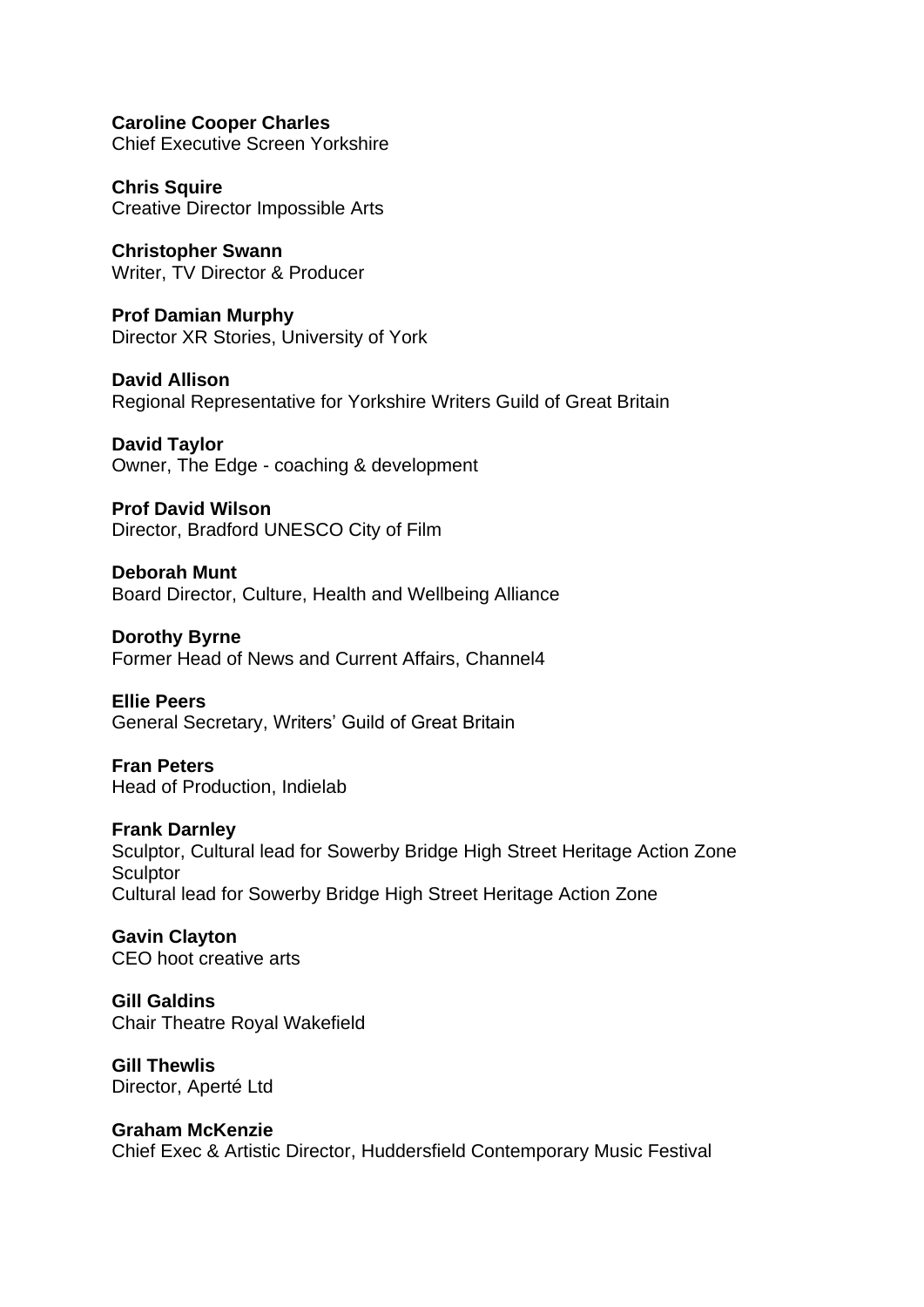**Helen Featherstone** Deputy Director Yorkshire Sculpture Park

**Helen Meller**  Co-Director, Arvon Lumb Bank

**Jamie Sefton**  Managing Director, Game Republic

**Jenny Layfield**  Museum Director National Coal Mining Museum

**Jess Fowle**  Creative Director True North

**Jessica Brown Meek**  Founder, Duck Soup Films

**Jo Verrent**  Director, Unlimited

**Kamran Rashid**  Founder, Impact Hub Bradford CIC

**Kath Shackleton**  Producer Fettle Animation

**Katie Clarke** Accessible Calderdale Project

**Kay Mellor OBE**  Rollem Production Company

**Kay Packwood**  Executive Director Northern Broadsides Theatre Company

**Kevin Rivett** Music teacher, performance, Pennine Guitar Centre

**Lee Brooks**  CEO Production Park

**Lee Corner**  Director LAC Limited

**Libby Durdy**  Founder Duck Soup Films

**Lucy Smith**  Development Executive at Wise Owl Films